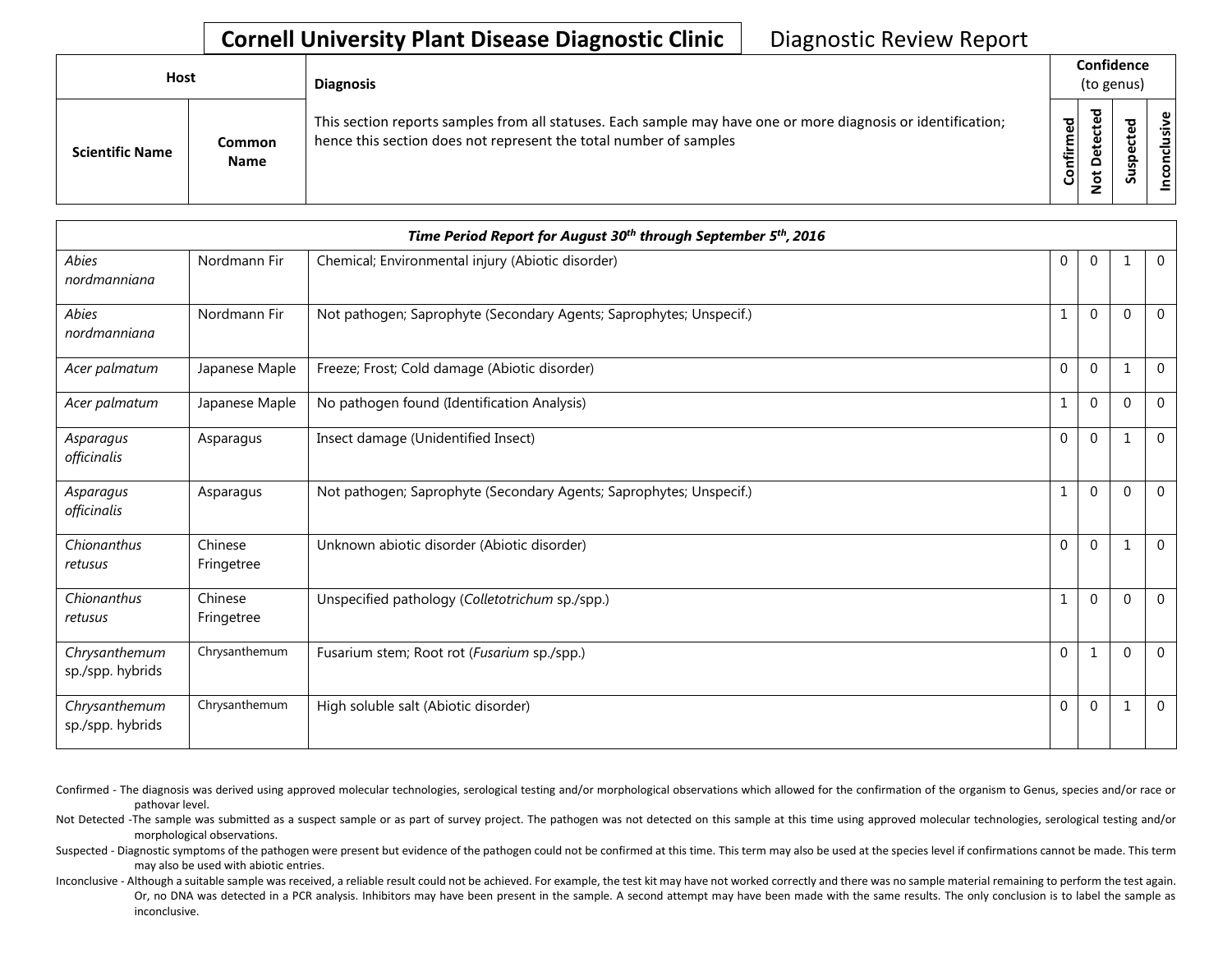## **Cornell University Plant Disease Diagnostic Clinic** | Diagnostic Review Report

| <b>Host</b>            |                       | <b>Diagnosis</b>                                                                                                                                                                   |           | Confidence<br>(to genus)     |   |                 |
|------------------------|-----------------------|------------------------------------------------------------------------------------------------------------------------------------------------------------------------------------|-----------|------------------------------|---|-----------------|
| <b>Scientific Name</b> | Common<br><b>Name</b> | This section reports samples from all statuses. Each sample may have one or more diagnosis or identification;<br>hence this section does not represent the total number of samples | Confirmed | ᇃ<br>Φ<br>سد<br>≏<br>سه<br>- | ທ | Φ<br>usiv<br>᠊ᠣ |

| Cotoneaster<br>sp./spp.    | Cotoneaster                                       | Referred to specialist (Identification Analysis)                    | 1              | $\overline{0}$ | $\Omega$ | $\mathbf 0$    |
|----------------------------|---------------------------------------------------|---------------------------------------------------------------------|----------------|----------------|----------|----------------|
| Cotoneaster<br>sp./spp.    | Cotoneaster                                       | Wood boring insect damage (Unidentified Wood Boring Insect)         | 1              | $\mathbf 0$    | $\Omega$ | $\mathbf 0$    |
| Delphinium spp             | Larkspur                                          | Bacterial stem rot (Erwinia carotovora carotovora)                  | $\mathbf{0}$   | $\mathbf 0$    | 1        | $\overline{0}$ |
| Delphinium spp             | Larkspur                                          | Insect damage (Unidentified Insect)                                 | $\mathbf 0$    | $\mathbf 0$    | $\Omega$ | $\mathbf{1}$   |
| Fragaria x<br>ananassa     | Commercial<br>Strawberry;<br>garden<br>strawberry | Crown and root rot (Phytophthora sp./spp.)                          | $\mathbf 0$    | $\overline{2}$ | $\Omega$ | $\mathbf{0}$   |
| Fragaria x<br>ananassa     | Commercial<br>Strawberry;<br>garden<br>strawberry | Strawberry black root rot complex (Various Fungi)                   | $\overline{2}$ | $\mathbf{0}$   | $\Omega$ | $\overline{0}$ |
| Glycine max                | Soybean                                           | Charcoal rot (Macrophomina sp./spp.)                                | $\overline{4}$ | 1              | $\Omega$ | $\overline{0}$ |
| Glycine max                | Soybean                                           | Fusarium stem rot (Fusarium sp./spp.)                               | 4              | $\mathbf{0}$   | $\Omega$ | $\mathbf 0$    |
| Glycine max                | Soybean                                           | Soybean cyst nematode (SCN) (Heterodera glycines)                   | $\mathbf 0$    | 1              | $\Omega$ | $\overline{0}$ |
| Glycine max                | Soybean                                           | Soybean stem canker (Diaporthe phaseolorum)                         | $\mathbf 0$    | $\mathbf 0$    |          | $\mathbf{0}$   |
| Lycopersicon<br>esculentum | Tomato                                            | Not pathogen; Saprophyte (Secondary Agents; Saprophytes; Unspecif.) | 1              | $\mathbf{0}$   | $\Omega$ | $\mathbf 0$    |

Confirmed - The diagnosis was derived using approved molecular technologies, serological testing and/or morphological observations which allowed for the confirmation of the organism to Genus, species and/or race or pathovar level.

Not Detected -The sample was submitted as a suspect sample or as part of survey project. The pathogen was not detected on this sample at this time using approved molecular technologies, serological testing and/or morphological observations.

Suspected - Diagnostic symptoms of the pathogen were present but evidence of the pathogen could not be confirmed at this time. This term may also be used at the species level if confirmations cannot be made. This term may also be used with abiotic entries.

Inconclusive - Although a suitable sample was received, a reliable result could not be achieved. For example, the test kit may have not worked correctly and there was no sample material remaining to perform the test again. Or, no DNA was detected in a PCR analysis. Inhibitors may have been present in the sample. A second attempt may have been made with the same results. The only conclusion is to label the sample as inconclusive.